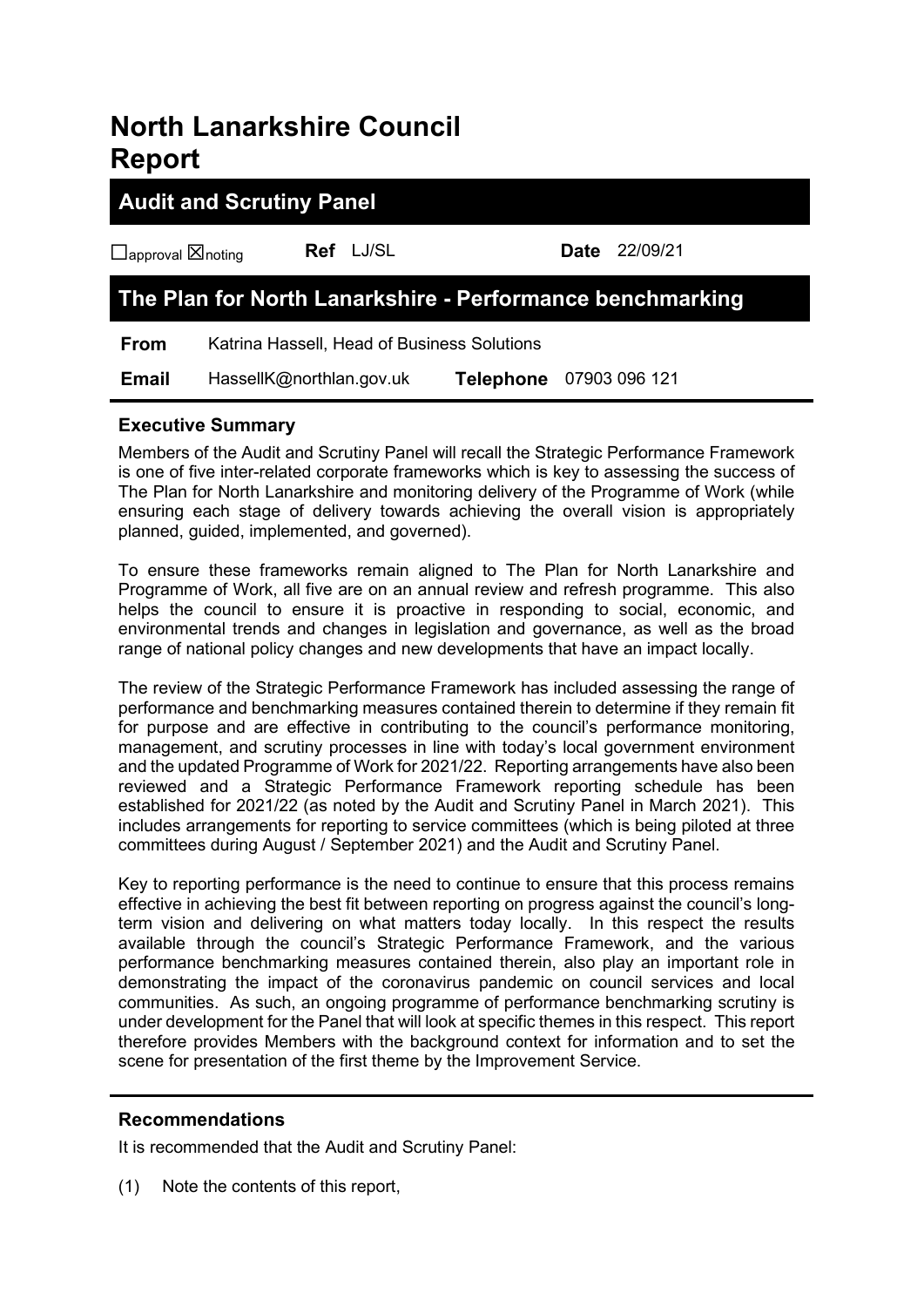- (2) Note the accompanying presentation by the Improvement Service establishes the model that will form the performance benchmarking programme of scrutiny moving forward,
- (3) Note the next steps.

#### **The Plan for North Lanarkshire**

Priority All priorities

Ambition statement All ambition statements

#### **1. Background**

- 1.1 The Plan for North Lanarkshire sets a clear long-term vision for what the council (working with partners, other stakeholders, and local communities) aims to achieve. The annual Programme of Work process allows for policies and plans of action to be developed that inform the projects, activities, services, technologies, and resources that need to be harnessed in order to seize the most and best opportunities to deliver on the long-term strategy, while achieving value for money in the here and now.
- 1.2 The fast moving, unpredictable, and increasingly challenging and complex local government environment, means planning and change are constantly evolving and ongoing visibility into all programmes of work and their interconnections is essential. The council's Strategic Performance Framework plays a key role in this respect in terms of enabling the council to (a) look back and report on the level of performance attained, (b) assess the progress made in delivering on the Programme of Work and achieving the long-term vision, (c) identify areas requiring further investigation or improvement, and (d) benchmark with local authorities who are operating within a similar demographic and/or social and economic environment.
- 1.3 As Members will recall, the Strategic Performance Framework comprises three levels of indicators which collectively (1) provide the North Lanarkshire context, (2) enable an assessment of progress towards delivering on the priorities and ambitions outlined in The Plan for North Lanarkshire and achieving improved outcomes for all, and (3) comprises a suite of indicators that allow the quality, efficiency, and effectiveness of day to day operations to be assessed. This includes the targets and standards set internally as well as appropriate national outcome and benchmarking comparators.
- 1.4 The most recent in a series of performance and benchmarking reports and presentations considered by the Audit and Scrutiny Panel over recent years, was a presentation by the Improvement Service at the Panel meeting in March 2021. This provided an overview of one particular performance benchmarking framework, the Local Government Benchmarking Framework (LGBF) and its purpose and role as a tool for Elected Members to review data on costs, outputs, and outcomes on a range of service areas for all 32 councils.
- 1.5 The presentation in March 2021 set out the key highlights from the latest performance benchmarking results for North Lanarkshire Council. This was presented within the context of the national position as well as the position of similar councils. Links were also provided for Members to view a supplementary range of materials; this included the public online tool:<http://scotland.mylocalcouncil.info/>
- 1.6 The presentation also provided a high level analysis of key LGBF indicators within the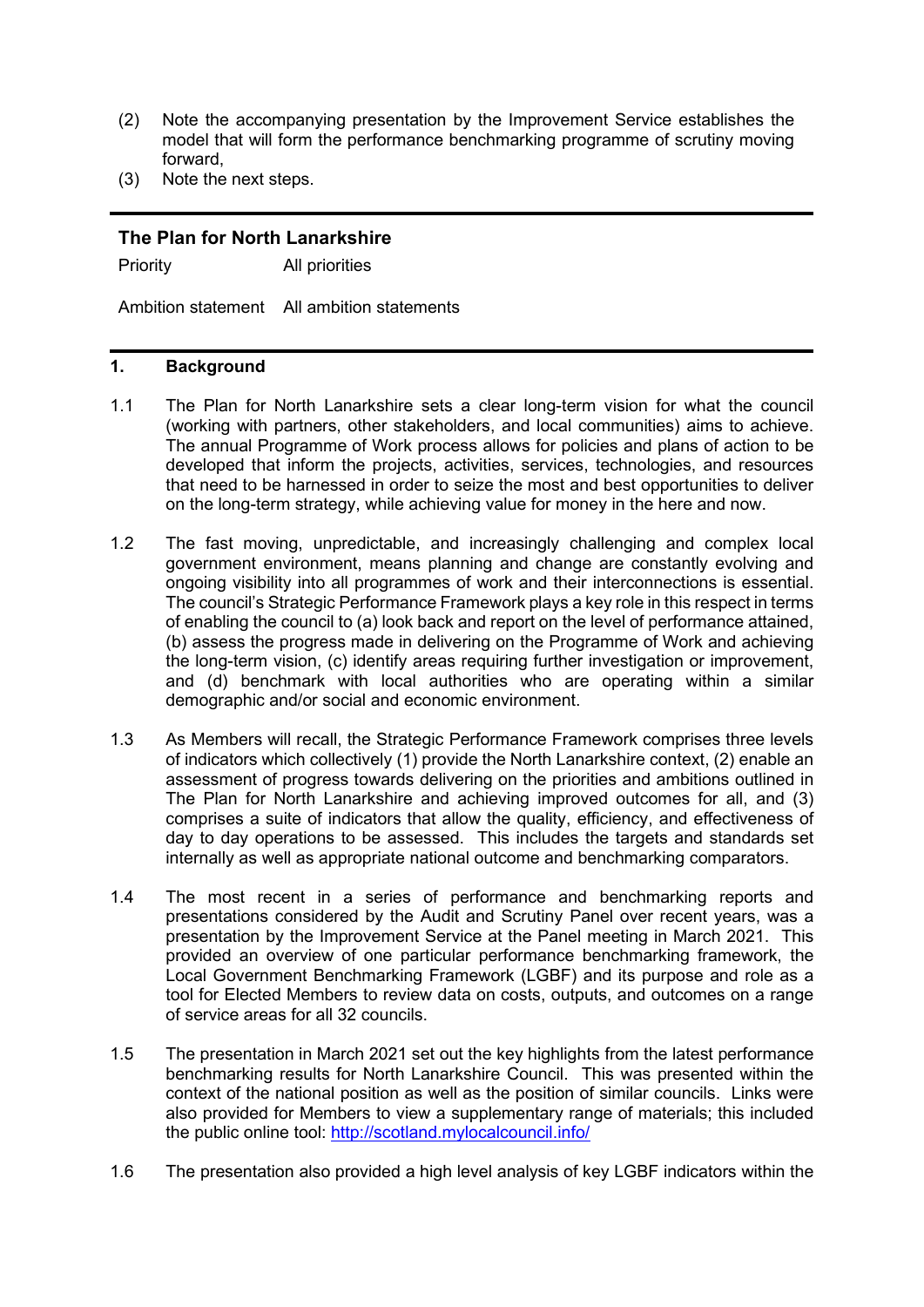context of the five priorities within The Plan for North Lanarkshire. Within this context, it was also noted that results available through the council's Strategic Performance Framework and the various performance benchmarking frameworks will play an important role in demonstrating the impact of the coronavirus pandemic on council services and local communities and, as such, an ongoing programme of performance benchmarking scrutiny is under development looking at specific themes in this respect. This report therefore provides Members with the background context for information and to set the scene for presentation of the first theme by the Improvement Service.

### **2. Performance benchmarking programme of scrutiny**

- 2.1 The performance benchmarking programme of scrutiny has been developed mindful of the key role the Audit and Scrutiny Panel has in respect of providing that "*independent review of the council's governance, risk management, performance, and control frameworks"* and "*reviewing and monitoring the performance of the council in delivering upon its priorities, outcomes, programme of work and targets in the council plan"*.
- 2.2 In light of the important role of performance and benchmarking information in demonstrating the impact of the pandemic on council services and local communities specifically the ability to review comparable performance results over a considerable period of time - the programme will focus on specific themes that are linked to the five priorities within The Plan for North Lanarkshire:
	- **1.** Improve economic opportunities and outcomes.
	- **2.** Support all children and young people to realise their full potential.
	- **3.** Improve the health and wellbeing of our communities.
	- **4.** Enhance participation, capacity, and empowerment across our communities.
	- **5.** Improve North Lanarkshire's resource base.
- 2.3 The first presentation in the programme will focus on the *employability* aspect of priority *1. Improve economic opportunities and outcomes*. This presentation, delivered by the Improvement Service, will focus on a small suite of key benchmarking measures which show North Lanarkshire's performance results in this theme within the context of other councils' performance as well as the national position.
- 2.4 Comparisons with other similar councils will also involve a deeper dive into particular activities or projects in operation in those other councils who are higher performing. Some prompts will also be provided which Members may wish to use to investigate particular aspects of performance further.
- 2.5 The operating context for the council will be complemented through the inclusion of the range of policies and plans, and Programme of Work items in operation in North Lanarkshire, and identification of the links therein.

#### **Next steps**

2.6 Following presentation of the first theme at the Panel meeting on  $22<sup>nd</sup>$  September, any feedback received and improvements identified that require to be made to the approach will be incorporated into the final development of the performance benchmarking programme of scrutiny moving forward.